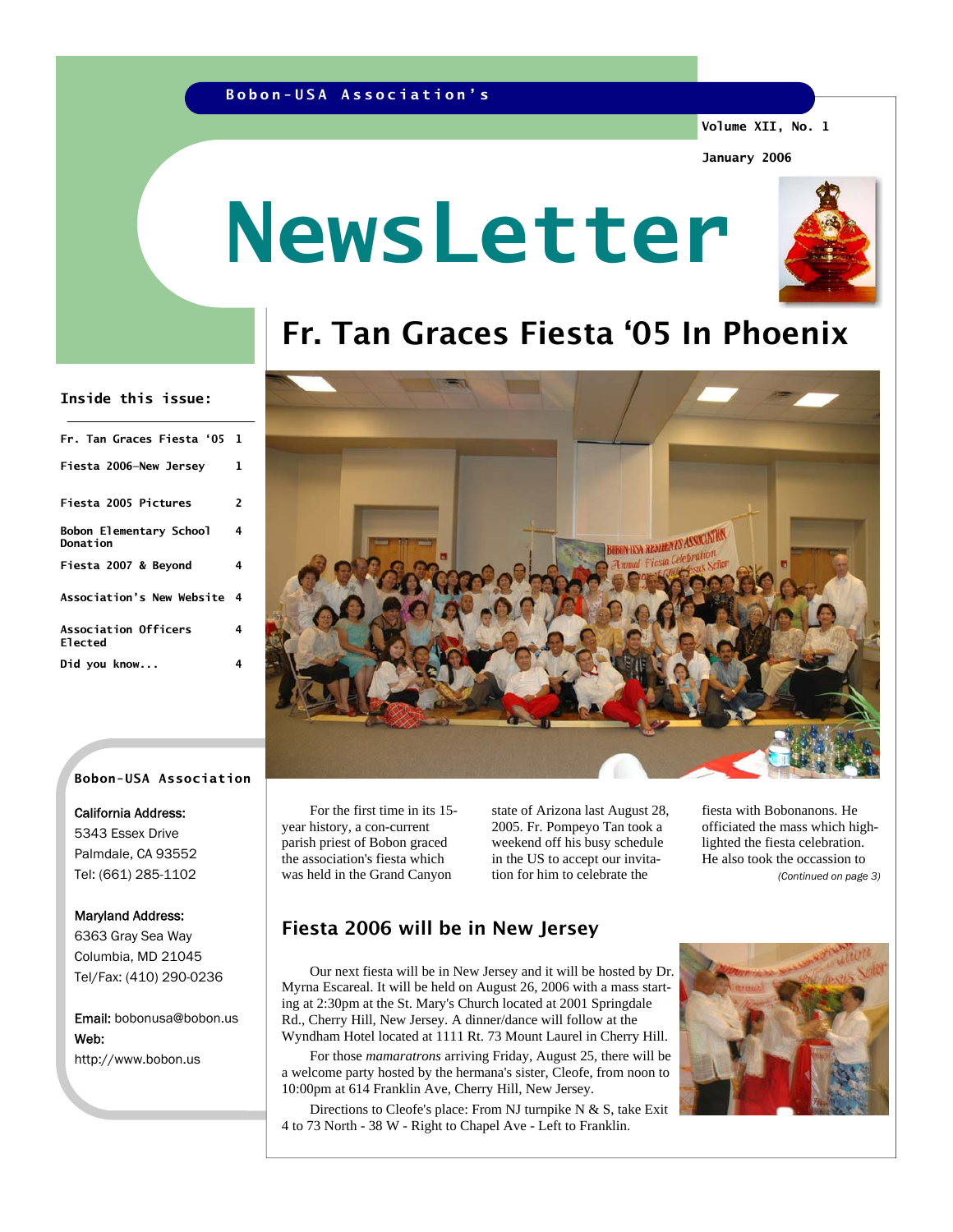

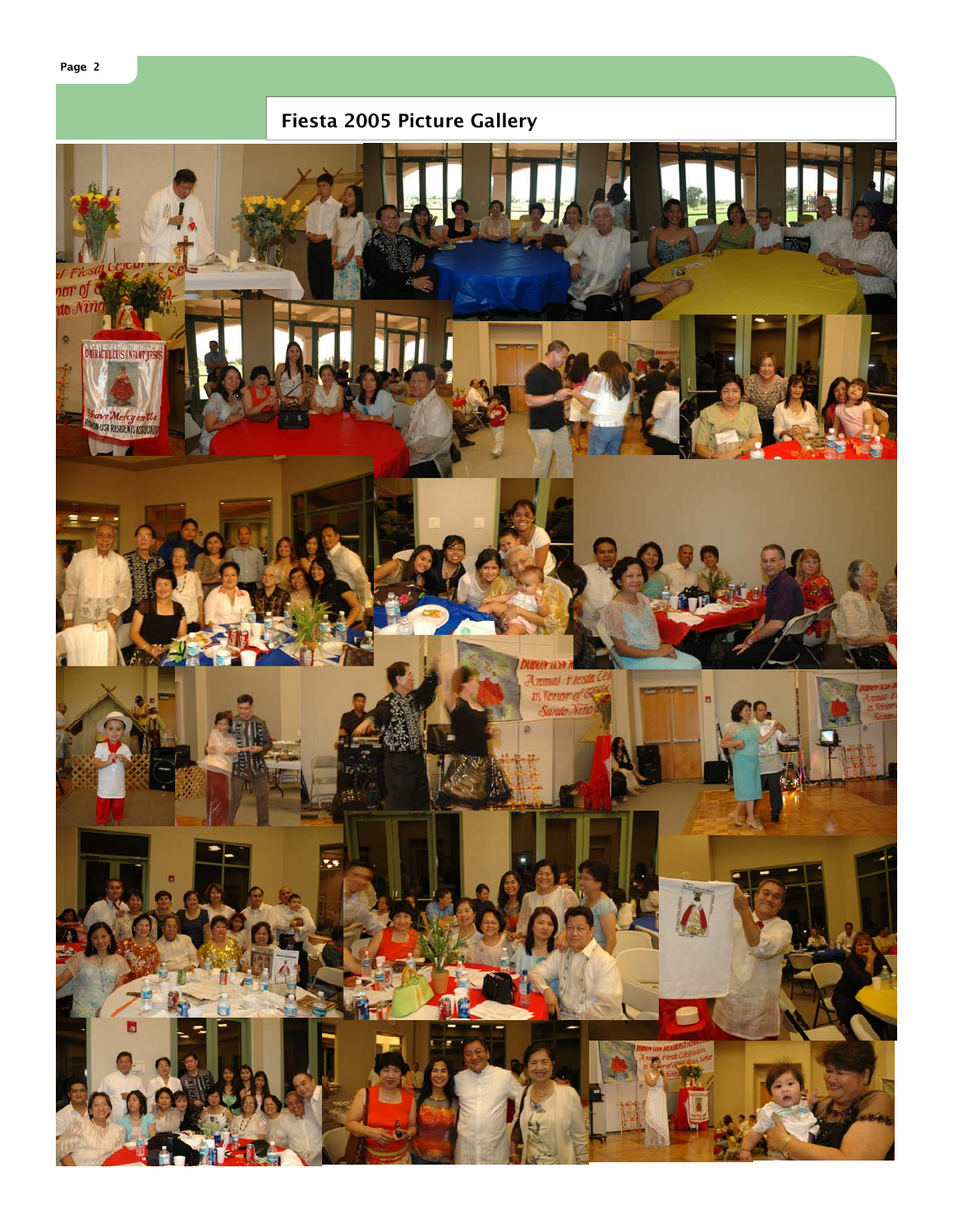**Page 3** 

#### *(Continued from page 1)*

*"The biggest winner of them all, however, was Fr. Tan..."* 

talk to Bobonanons and drum up support for his beautification project of the church plaza. His effort did not fail because the association has decided to donate all the proceeds of the fund raising activities during the fiesta to his project.

**NEQUANTS!** 

*Fiesta sa Nayon* was the

theme of the celebration and *mamaratrons* from all over the US came dressed in native Filipino costumes. A good variety of Filipino food was served. This year's sponsors, Lenlen and Ronald Omega, did a great job with setting up the place to coincide with the theme complete with *bahay kubo* as a backdraft.

 Souvenir Fiesta '05 T-shirts were available for sale and for the first time, a fiesta souvenir program was printed to commemorate the Sto. Nino fiesta and to generate funds in support of Fr. Tan's and other association's projects.

 There were special numbers performed by Bobonanons and some invited guests. There were also contests for both young and old alike including dancing and costume contests and the *pabitin*. There were contest winners like Luisa del Monte who was named the most popular grandmother for the evening for getting the highest amount of *gala* dancing the *kuratsa*. The biggest winner of them all, however, was Fr. Tan who received a donation of \$3,150.00 from the Association.

# *KENHUEN* I.



Support Your Association Pay Your Dues!